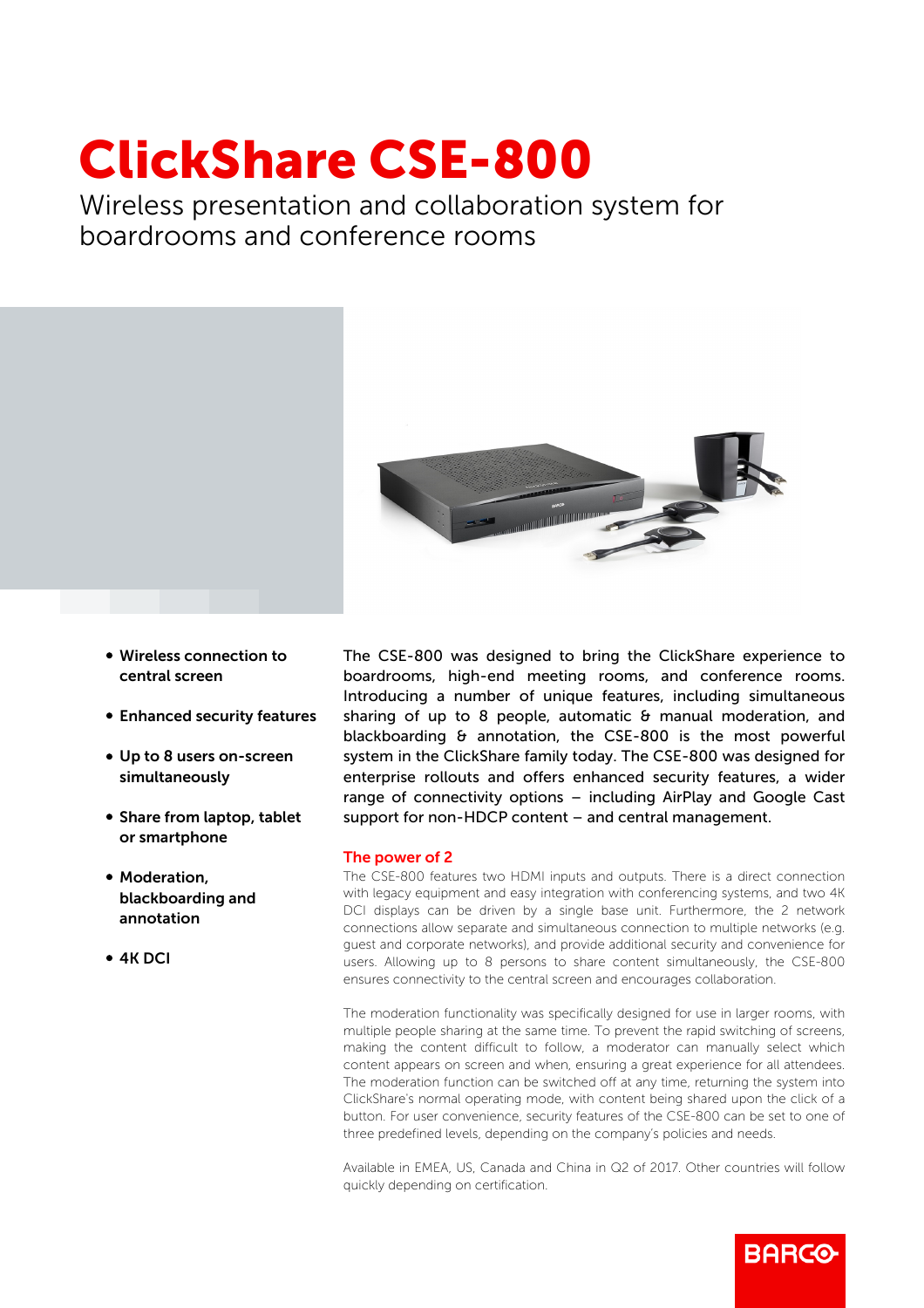| <b>General specifications</b>                                                                                                                                       |                                                                                                                                        |
|---------------------------------------------------------------------------------------------------------------------------------------------------------------------|----------------------------------------------------------------------------------------------------------------------------------------|
| Windows 7/8/8.1/10 32 & 64 bit<br>Operating system<br>Mac OSX 10.10/10.11/10.12 (Sierra)<br>Android v5 & v6 & v7 (ClickShare app)<br>iOS 8, 9 & 10 (ClickShare app) |                                                                                                                                        |
| Video outputs<br>2x HDMI                                                                                                                                            |                                                                                                                                        |
| 2x HDMI<br>Video inputs                                                                                                                                             |                                                                                                                                        |
| 4K DCI (4096x2160) @ 60Hz<br>Output resolution                                                                                                                      |                                                                                                                                        |
| AirPlay Support                                                                                                                                                     | iOS mirroring (AirPlay) from iOS 9.0 up to iOS 10.3 / Mac OS 10.11 El Capitan or higher                                                |
| 4K DCI (4096x2160) @ 60Hz<br>Input resolutions                                                                                                                      |                                                                                                                                        |
| Frame rate<br>Using inputs:<br>Up to 60fps with one input @ 4K<br>Up to 30fps with two inputs @ 4K<br>Using the ClickShare Button or Apps:<br>Up to 30 fps          |                                                                                                                                        |
| Noise Level<br>Max. 25dBA @ 0-30°C<br>Max. 30dBA @ 30-40°C                                                                                                          |                                                                                                                                        |
| Number of sources simultaneous on screen<br>8 (4 per screen)                                                                                                        |                                                                                                                                        |
| 64<br>Number of simultaneous connections                                                                                                                            |                                                                                                                                        |
| Via HDMI, analog via Audio Jack 3.5mm, S/PDIF<br>Audio                                                                                                              |                                                                                                                                        |
| iPad, iPhone and Android compatibility                                                                                                                              | Sharing of documents, browser, camera for both Android and iOS devices via ClickShare app                                              |
| <b>Extended desktop</b>                                                                                                                                             | Available (depending on the driver of your graphics card)                                                                              |
| WPA2-PSK in stand alone mode<br>Authentication protocol                                                                                                             | WPA2-PSK or IEEE 802.1X using the ClickShare Button in network integration mode                                                        |
| IEEE 802.11 a/b/g/n and IEEE 802.15.1<br>Wireless transmission protocol                                                                                             |                                                                                                                                        |
| Reach<br>ClickShare Base Unit                                                                                                                                       | Adjustable with signal strength modulation; max. 30m (100 ft) between ClickShare Button and                                            |
| Frequency band                                                                                                                                                      | 2.4 GHZ and 5 GHz (DFS channels not supported)                                                                                         |
| Connections<br>2x Ethernet LAN                                                                                                                                      | 2x USB 2.0; 2x USB 3.0 (back); 2x USB 3.0 (front)<br>Audio analog line out & in on mini jack socket (3.5mm), digital S/PDIF            |
| Operating: 0°C to +40°C (+32°F to +104°F)<br>Temperature range<br>Max: 35°C (95°F) at 3000m<br>Storage: -20°C to +60°C (-4°F to +140°F)                             |                                                                                                                                        |
| Humidity                                                                                                                                                            | Storage: 0 to 90% relative humidity, non-condensing<br>Operation: 0 to 85% relative humidity, non-condensing                           |
| Kensington lock<br>Anti-theft system                                                                                                                                |                                                                                                                                        |
| FCC/CE<br>Certifications                                                                                                                                            |                                                                                                                                        |
| 3 years standard<br>Warranty<br>Possible to extend to 5 years                                                                                                       |                                                                                                                                        |
| <b>ClickShare Base Unit dimensions</b>                                                                                                                              |                                                                                                                                        |
| Dimensions (HxWxD)                                                                                                                                                  | 46.2mm x 282.3mm x 206.5mm (excl. antennas) / 1.8" x 11.1" x 8.1"<br>146.4mm x 282.3mm x 206.5mm (incl. antennas) / 5.8"x 11.1" x 8.1" |
| Power supply<br>Standard 110/220 V AC plug                                                                                                                          |                                                                                                                                        |